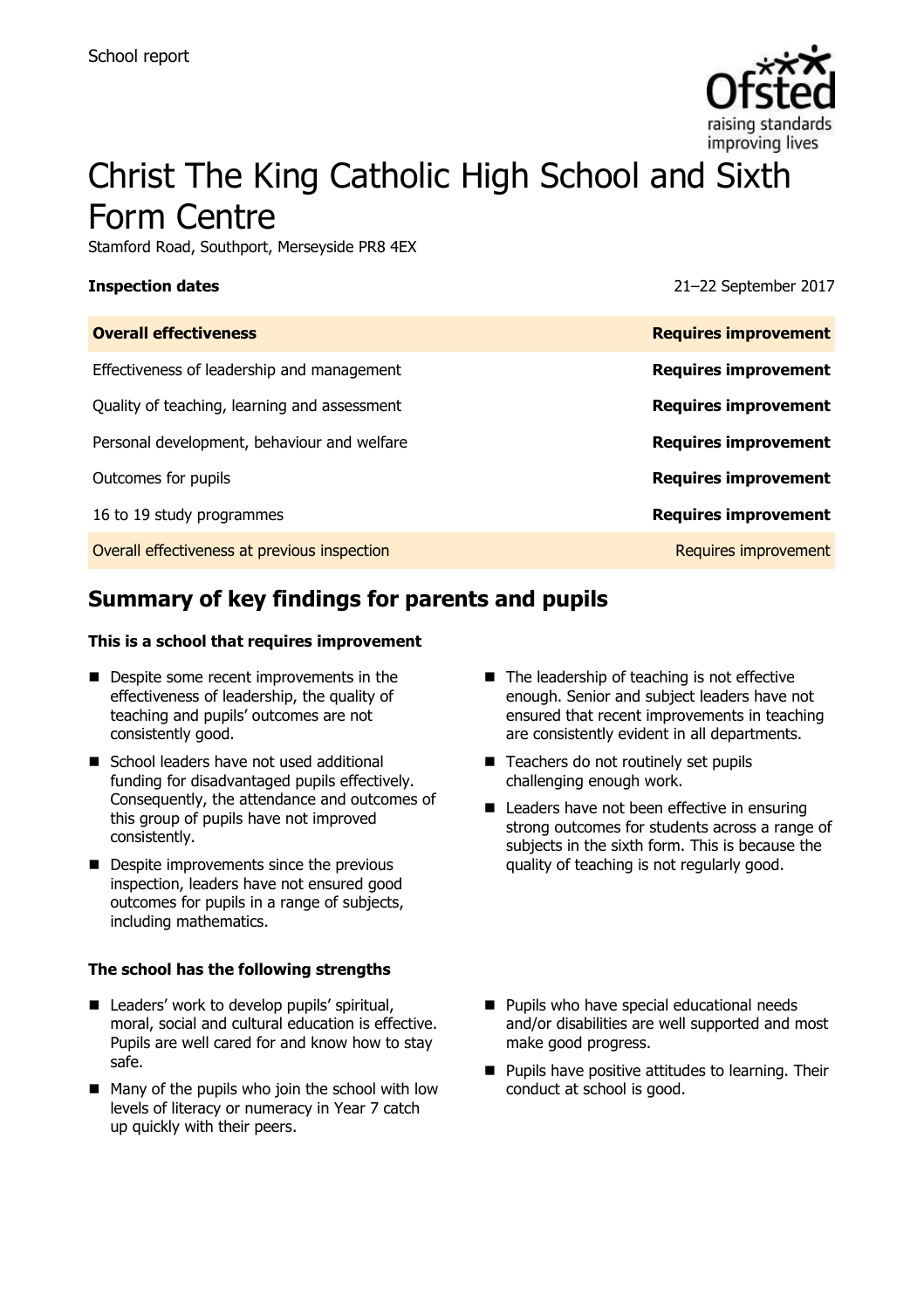

# **Full report**

### **What does the school need to do to improve further?**

- Ensure that systems to monitor and improve teaching and learning are consistently effective, including in the sixth form.
- Continue to improve outcomes so that all pupils can achieve what they are capable of, especially in mathematics.
- **E** Ensure that teachers challenge pupils appropriately in lessons, to enable them to make good progress.
- Improve the attendance and reduce the persistent absenteeism of disadvantaged pupils.

An external review of the school's use of the pupil premium funding should be undertaken in order to assess how this aspect of leadership and management may be improved.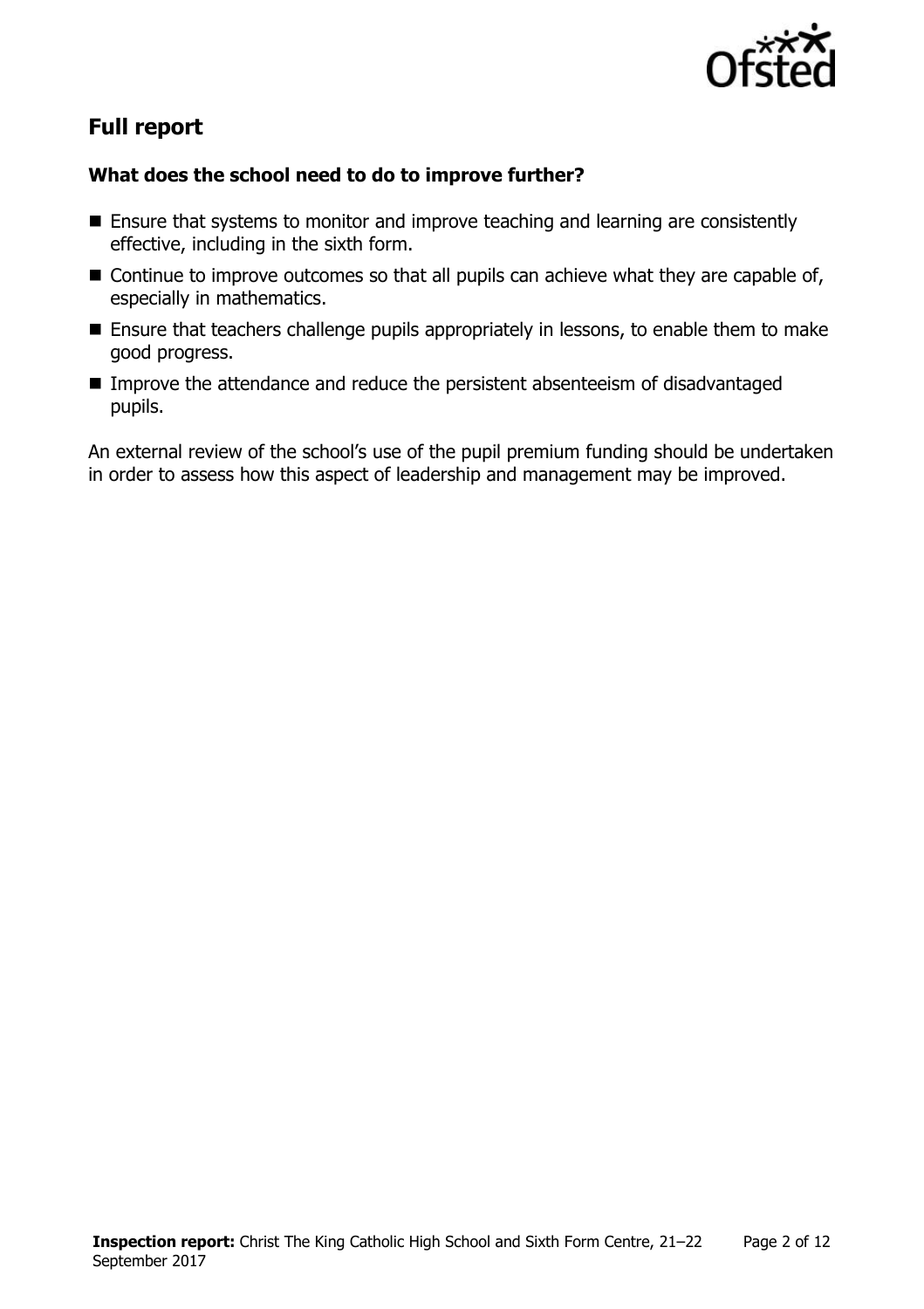# **Inspection judgements**

#### **Effectiveness of leadership and management Requires improvement**

- Leadership across the school is not always effective. Consequently, the recent improvements in teaching is some areas are not yet consistent or sufficiently embedded to secure good outcomes for all pupils.
- Senior leaders have an accurate understanding of the strengths and weaknesses of the school. Development plans focus on priorities which reflect the developmental needs of the school but some leaders do not monitor and review effectively the impact of actions effectively. Therefore, in these areas, improvements are too slow or not consistent.
- Leaders have not used the additional funding for disadvantaged pupils effectively. Leaders do not assess or review the impact of actions and interventions for disadvantaged pupils well enough, so improvements in the outcomes for this group are inconsistent and their attendance remains low.
- Subject leadership requires improvement because not all subjects are led well enough. Where leaders are effective in monitoring, teaching and outcomes are improving quickly. However, this is not always the case in some subjects, where pupils do not make the progress that they should.
- **Pupils study a wide range of subjects in all key stages. Leaders say that they regularly** review the courses that pupils are offered to ensure that they meet pupils' needs. At key stage 4, pupils follow academic or vocational options as well as the core subjects of English, mathematics, science and geography or history.
- The curriculum for developing pupils' spiritual, moral, social and cultural knowledge and appreciation of fundamental British values is a strength of the school. Leaders plan and evaluate the programme that pupils follow effectively. Pupils explore issues relevant to modern Britain and the values that underpin British society.
- School leaders provide a wide range of extra-curricular options for pupils. Activities offered include drama, music, sports clubs and the Duke of Edinburgh's Award However, 42% of the pupils that responded to Ofsted's pupil questionnaire said that they rarely or never attend extra-curricular activities.
- Leadership of careers education, information, advice and quidance is effective. Information shared by school leaders shows that in 2016 the number of pupils who moved on to education, employment or training was above the national average.
- Staff, including those who are newly or recently qualified, say that the training planned by school leaders has supported improved teaching and pupils' progress. They say that training is tailored to their specific areas for development and that opportunities to learn from the strong teaching of others in the school is helpful in improving their own practice.
- Senior leaders have recently improved performance management systems and expectations, including their link to pay progression. Leaders set and review targets, which include those relating to the outcomes of pupils. Staff and school leaders are not automatically eligible for pay progression if they do not meet targets.
- Leaders have used funding for pupils who have special educational needs and/or disabilities effectively. The support for these pupils is well matched to their specific

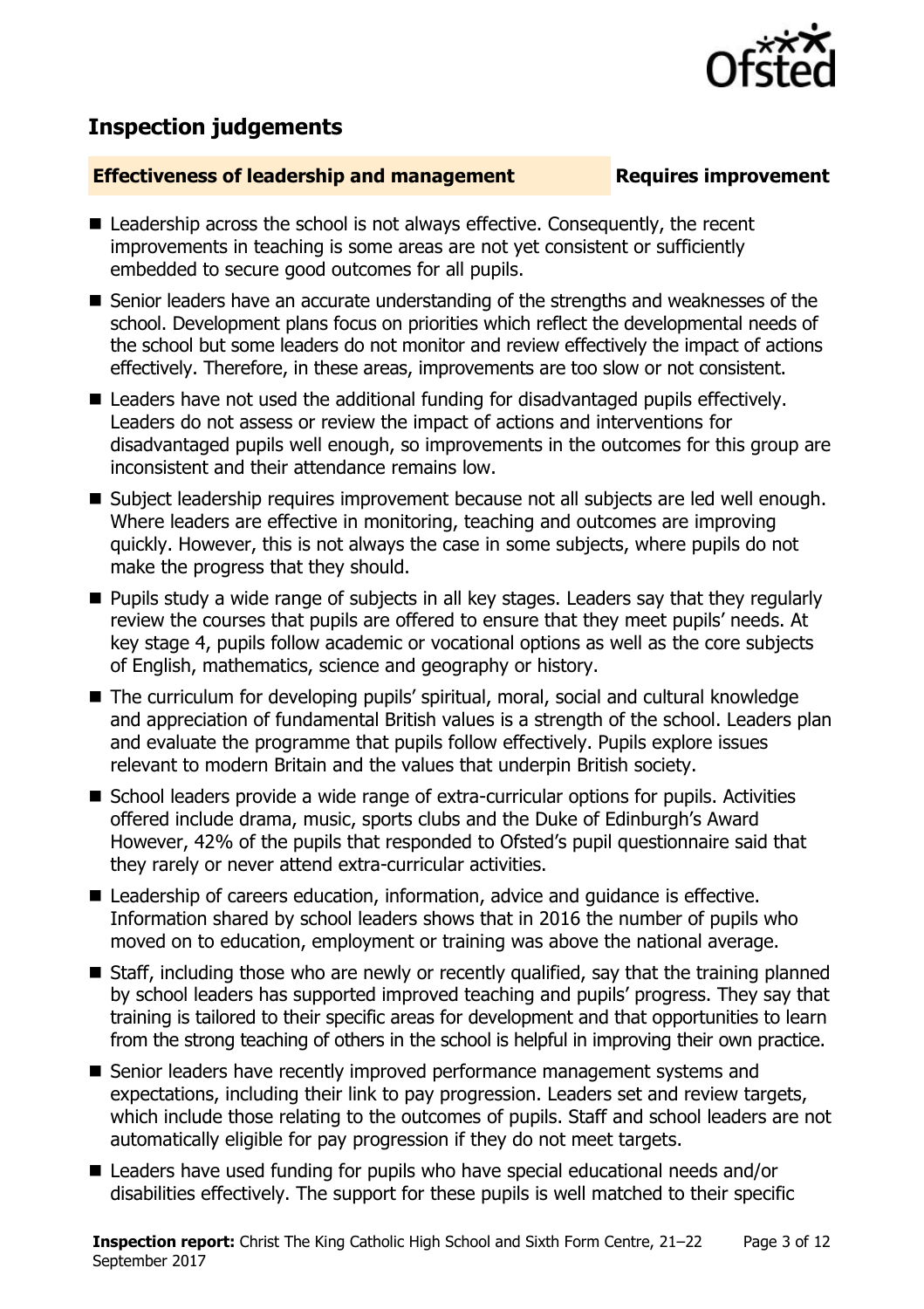

requirements. Consequently, the funding is having a positive impact on the outcomes and attendance of many of these pupils.

■ School leaders spend the Year 7 catch-up funding effectively. Most pupils with low starting points in literacy and numeracy make good progress. For example, inspectors heard pupils who have had extra support through the catch-up funding read well. These pupils described how their improvement in reading has made them more confident and successful learners across the subjects that they study. They said that they now enjoy reading.

### **Governance of the school**

- Governance is effective.
- The governing body has recently elected new and additional governors, including a vicechair, providing a more comprehensive range of skills and work-related experience. This helps them in fulfilling their duties more effectively than was the case previously.
- The support and challenge that governors provide for school leaders, including the headteacher, have become more rigorous and effective since the previous inspection.
- Governors have a clear understanding of the school's strengths and areas requiring improvement.
- Governors demonstrate good knowledge and application of financial capability. They have been effective in leading the school to a state of financial security following a period of budget deficits.

### **Safeguarding**

- The arrangements for safeguarding are effective. The school has an ethos which gives the safety of pupils a high priority
- Leaders maintain good-quality safeguarding records. There are systematic procedures for checking the backgrounds of staff when they are appointed.
- Staff undertake training regularly. They are vigilant in identifying potential risks to pupils, such as sexual exploitation or radicalisation.
- School leaders work effectively with parents, carers and external agencies and take swift action when required. Referrals are followed up in a robust manner and recordkeeping is good.
- Most pupils and parents say that pupils feel safe and are well looked after. Pupils have a clear understanding of the risks which might affect them and how to keep safe, including in e-safety. Pupils know whom to report concerns to and how to do this.

#### **Quality of teaching, learning and assessment Requires improvement**

■ Teaching is not consistently strong enough to ensure that all pupils make good progress. Despite recent improvements, including in English and mathematics, there is still too much variability between and within subjects.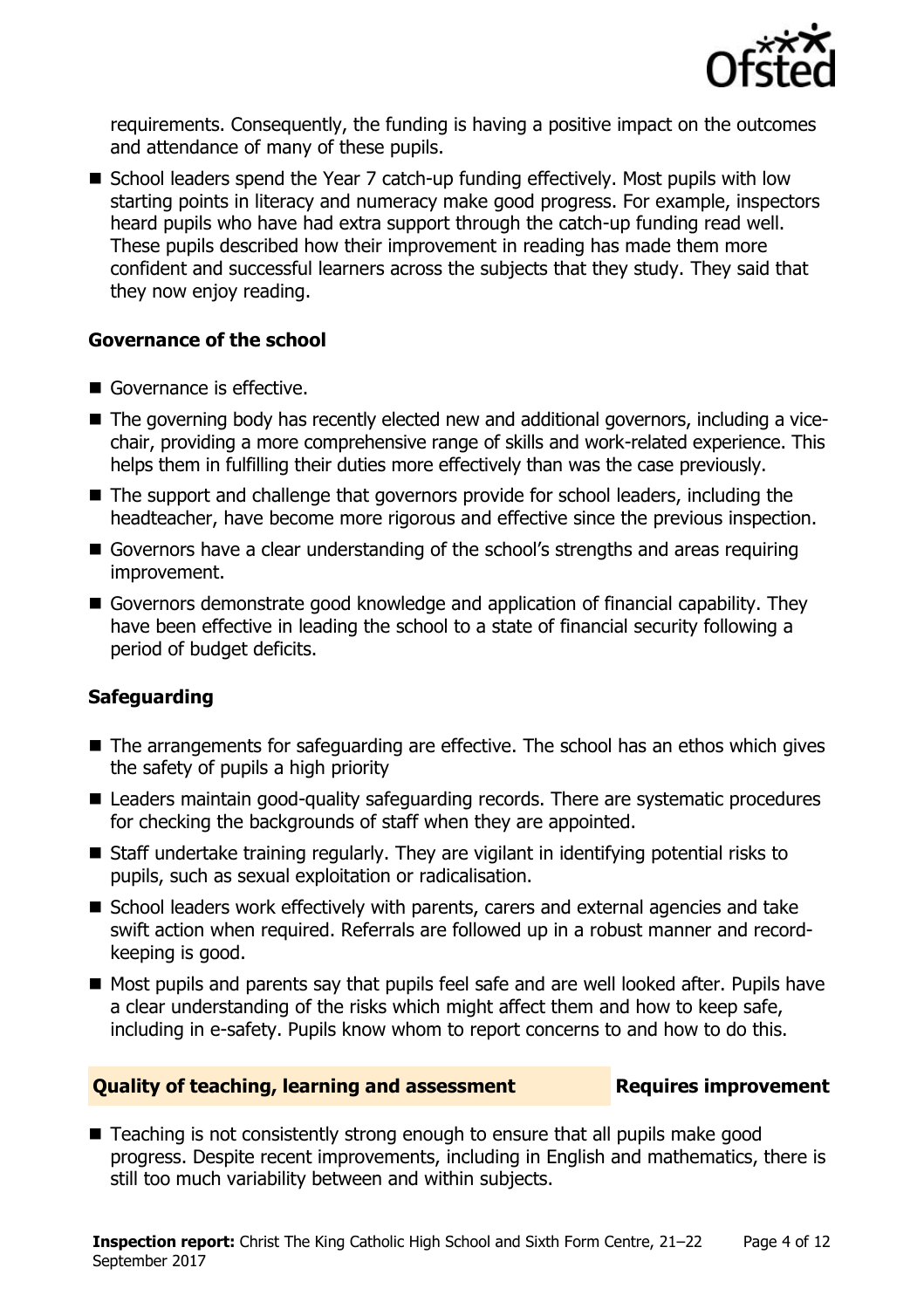

- Teachers do not regularly use the information that they have about pupils to plan work at the correct level. Consequently, pupils do work that lacks challenge, such as in religious education and computing. Where the work set by teachers challenges the pupils, such as in science, they make good progress.
- Teaching in mathematics has improved since the previous inspection. School leaders have recently recruited experienced teachers with a strong track record. However, pupils do not make the progress that they should in mathematics because the quality of teaching remains inconsistent and pupils have not been taught well in the recent past.
- Teachers do not routinely assess pupils' ideas and work in line with the expectations of school leaders so the impact of assessment is inconsistent. Pupils are making strong progress when they are given time to reflect upon work and improve it. However, pupils' misconceptions remain across a range of subjects because assessment is not regularly good.
- Teachers do not always plan and use questioning effectively. They do not routinely ask pupils questions that expect them to think deeply or to respond with enough detail so that pupils do not make the progress that they should. Where questioning is more challenging, such as in English, pupils speak and write with more sophistication and fluency.
- Teachers across a range of subjects plan activities to improve pupil's extended writing effectively. As a result, pupils write at length with regularity, and because of this the quality of their written work is improving.
- Most teachers ensure good standards of behaviour and attitudes to learning. Consequently, pupils usually take care over the presentation of their work, bring the correct equipment and behave well.
- Teachers and other adults plan and support the learning of pupils who have special educational needs and/or disabilities effectively. School systems ensure that teachers know these pupils well. Accordingly, in most cases pupils who have special educational needs and/or disabilities make strong progress from their starting points.
- $\blacksquare$  Pupils and parents say that homework is set regularly and the work that is set is usually of an appropriate standard.
- School leaders provided inspectors with reports that they send home to parents. These documents contain clear and useful information about pupils' recent outcomes. Most parents who responded to Ofsted's online survey, Parent View, said that they receive valuable information from the school about their child's progress.

#### **Personal development, behaviour and welfare Fig. 2.1 Requires improvement**

#### **Personal development and welfare**

- The school's work to promote pupils' personal development and welfare is good.
- **Pupils speak positively about their school and its values. They say that they feel well** supported by one another and staff.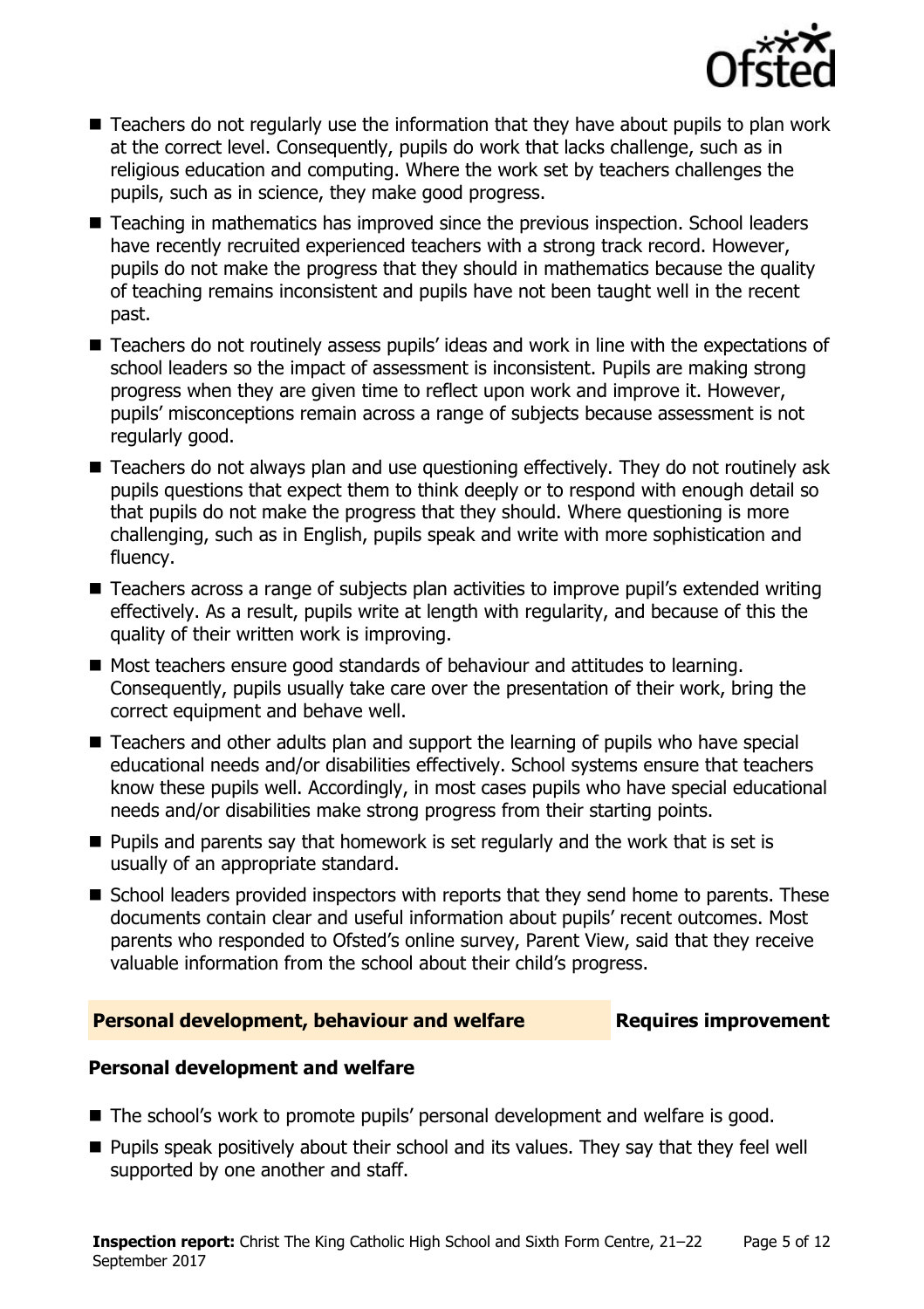

- **Pupils learn to respect each other's differences and tolerate views that are different** from their own. They learn about fundamental British values and other faiths and cultures regularly. Pupils say that bullying is rare and that neither they nor staff tolerate racism or homophobia.
- Leaders plan the transition of pupils from primary to secondary school effectively. Year 7 pupils are positive about the information and support that they have received in preparation for and during their first weeks at the school. They describe the school as a welcoming environment.
- **Pupils know how to identify dangers and remain safe online. They are supported by the** online safety systems established by school leaders.
- $\blacksquare$  Pupils say that the school teaches them how to remain mentally and physically healthy, maintain a good diet and stay fit. However, some pupils say that more healthy eating options should be available to them at break and lunchtimes.
- The school provides effectively for the personal development and welfare of the very small number of pupils who attend alternative provision.

### **Behaviour**

- The behaviour of pupils requires improvement.
- The attendance of disadvantaged pupils remains well below that of other pupils nationally and their rates of persistent absence require further improvement. However, information shared by school leaders shows that pupils' attendance overall is broadly in line with the national average. Systems introduced by school leaders have been effective in encouraging some pupils who have been persistently absent in the past to attend school more regularly.
- Most pupils behave well in lessons. They usually have positive attitudes to learning and take pride in their work.
- The school is a calm and orderly place. Pupils are polite and have positive relationships with one another and staff. Pupils treat the school environment with respect during lunch and breaktimes and do not leave litter lying around. They arrive punctually to lessons.
- School leaders manage the attendance, behaviour and safeguarding of the small number of pupils who attend alternative provision well.

### **Outcomes for pupils Requires improvement**

- Outcomes across a broad range of subjects including English and mathematics were significantly below the national average in 2016, As this was also the case in 2014 and 2015, the school met the government's definition of a coasting school. Provisional 2017 results indicate improvements but these are not yet sustained.
- Records provided by school leaders and inspectors' analysis of pupils' work show that more, but not all, pupils are now learning at a faster rate. Variation remains within and across subjects and different groups of pupils.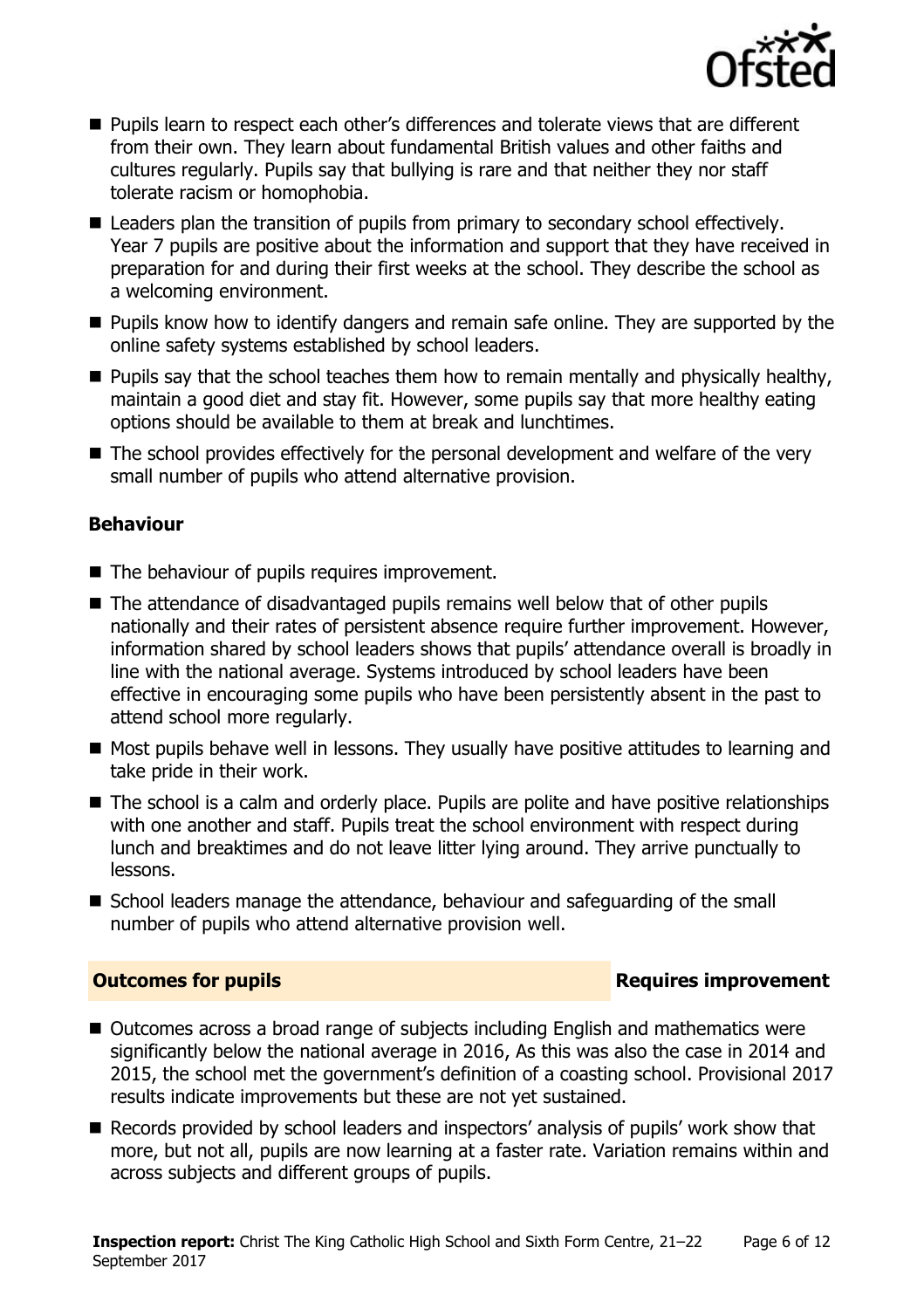

- The outcomes for disadvantaged pupils were significantly lower than for others nationally across a broad range of subjects in 2016. Information provided by school leaders shows that the attainment for disadvantaged pupils who took their examinations in 2017, and those who are currently in school, is improving. However, although there are signs that the differences between these pupils and others are diminishing, these improvements are inconsistent.
- Examination outcomes in English and mathematics were lower than the national average in 2016. Provisional 2017 results indicate that attainment in English has improved, especially in English language, and is now above average. In mathematics, outcomes remain lower than average and require improvement.
- The outcomes of the most able pupils have improved since the previous inspection. Their progress across a range of subjects in 2016 was broadly in line with that of others nationally.
- $\blacksquare$  Most pupils who have special educational needs and/or disabilities make strong progress across a broad range of subjects, because their individual requirements are identified and met effectively by leaders and teachers.
- Leaders monitor the outcomes of the very small number of pupils who follow alternative provision effectively. Consequently, they are generally good.
- Information provided by school leaders shows that the proportion of pupils who progress to appropriate further education, employment or training is above the national average.

### **16 to 19 study programmes Requires improvement**

- In 2016, students' overall progress on academic and applied courses was below the national average. Provisional 2017 results indicate that, despite better results for disadvantaged students, outcomes remain below average overall and require improvement.
- Teaching is not good consistently. The work set for students does not routinely match their starting points, so they do not make good progress. However, students are challenged effectively in some subjects, including film studies and physics, so they make strong progress in these areas.
- School leaders have recently raised expectations and introduced systems to secure better outcomes and better teaching more regularly. These include subject reviews and student-mentoring programmes. However, these new initiatives are not yet well established and their impact is not firmly embedded.
- Students' attendance is good in Year 12 and they arrive punctually to lessons. Leaders have introduced systems and support to improve the attendance of the minority of students who attend less regularly in Year 13 and this is proving effective. Students have positive attitudes to learning and behave well.
- Leaders and teachers plan lessons for students retaking GCSE English and/or mathematics well. As a result, students' results are better than those of others nationally.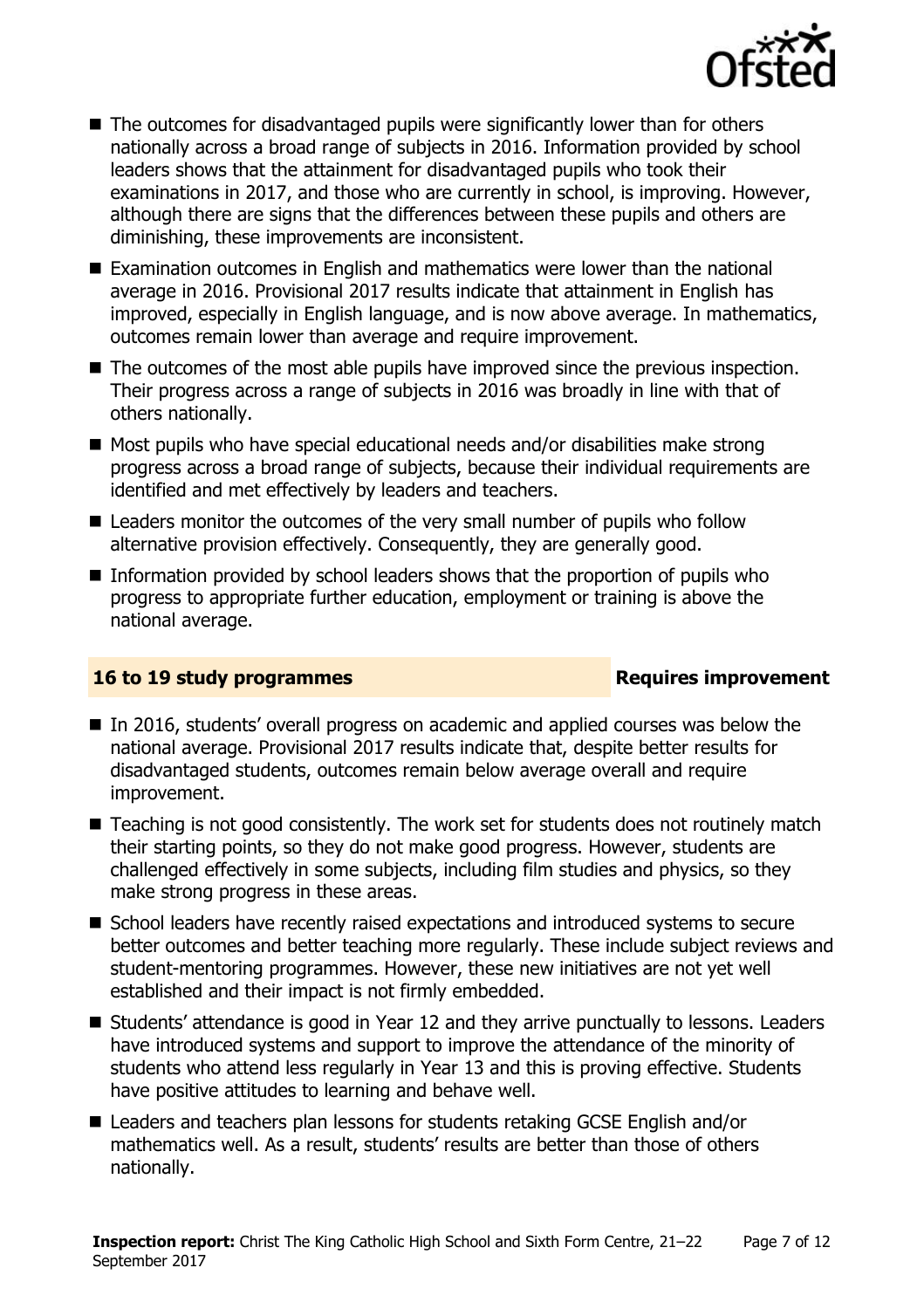

- Students can choose from a wide range of academic and applied courses. Some students follow a mixed academic and applied pathway. Therefore, 16 to 19 study programmes are tailored to individual needs, so almost all Year 12 students stay on their courses until completion in Year 13.
- The study programmes followed by students are a strength of the sixth form. Students complete a week-long work-experience placement in Year 12, related to their interests and/or career ambitions. Students say that they value the opportunities that broaden their experience, such as charity work. They are prepared for their life beyond school and are taught how to recognise and keep themselves safe from dangers.
- Sixth-form leaders support students with careers and further-education advice and guidance well. Consequently, almost all students move on to appropriate courses. Information provided by school leaders shows that more than 70% of recent leavers took up a university offer, with an increasing number studying at Russell Group universities.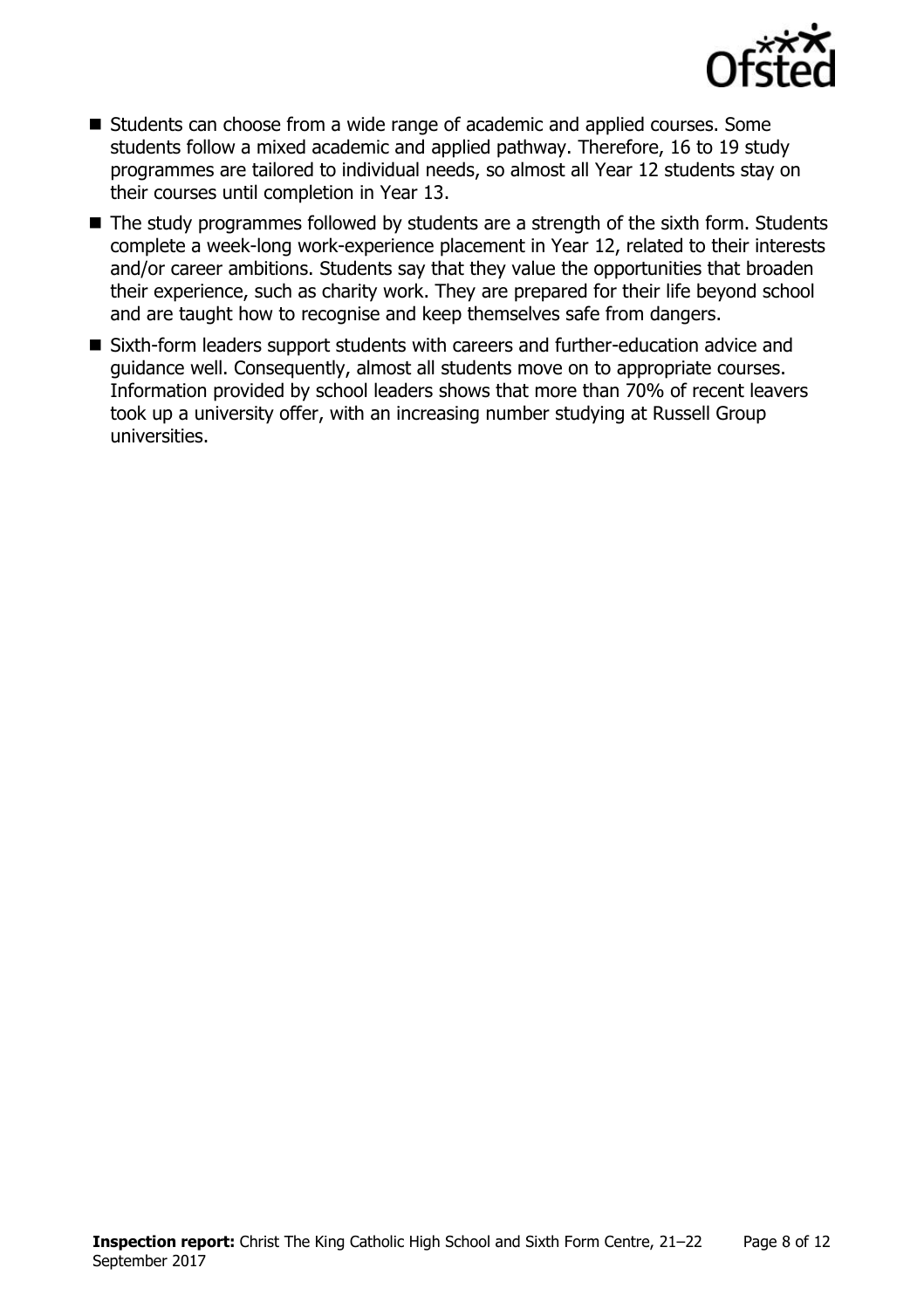

# **School details**

| Unique reference number | 104964   |
|-------------------------|----------|
| Local authority         | Sefton   |
| Inspection number       | 10036785 |

This inspection of the school was carried out under section 5 of the Education Act 2005.

| Type of school                                           | Secondary comprehensive             |
|----------------------------------------------------------|-------------------------------------|
| School category                                          | Voluntary aided                     |
| Age range of pupils                                      | 11 to 18                            |
| Gender of pupils                                         | Mixed                               |
| Gender of pupils in 16 to 19 study<br>programmes         | Mixed                               |
| Number of pupils on the school roll                      | 1178                                |
| Of which, number on roll in 16 to 19 study<br>programmes | 253                                 |
| Appropriate authority                                    | The governing body                  |
| Chair                                                    | Alan Rayner                         |
| <b>Headteacher</b>                                       | James Lancaster                     |
| Telephone number                                         | 01704 565121                        |
| Website                                                  | www.christtheking-school.com        |
| Email address                                            | lancasterj@christtheking-school.com |
| Date of previous inspection                              | 11-12 November 2015                 |

### **Information about this school**

- The school meets requirements on the publication of specified information on its website.
- The school meets the government's current floor standards, which set the minimum expectations for pupils' attainment and progress by the end of Year 11.
- The school meets the government's definition of a coasting school.
- The proportion of disadvantaged students and those supported by the pupil premium funding is in line with the national average.
- The number of pupils who have special educational needs and/or disabilities supported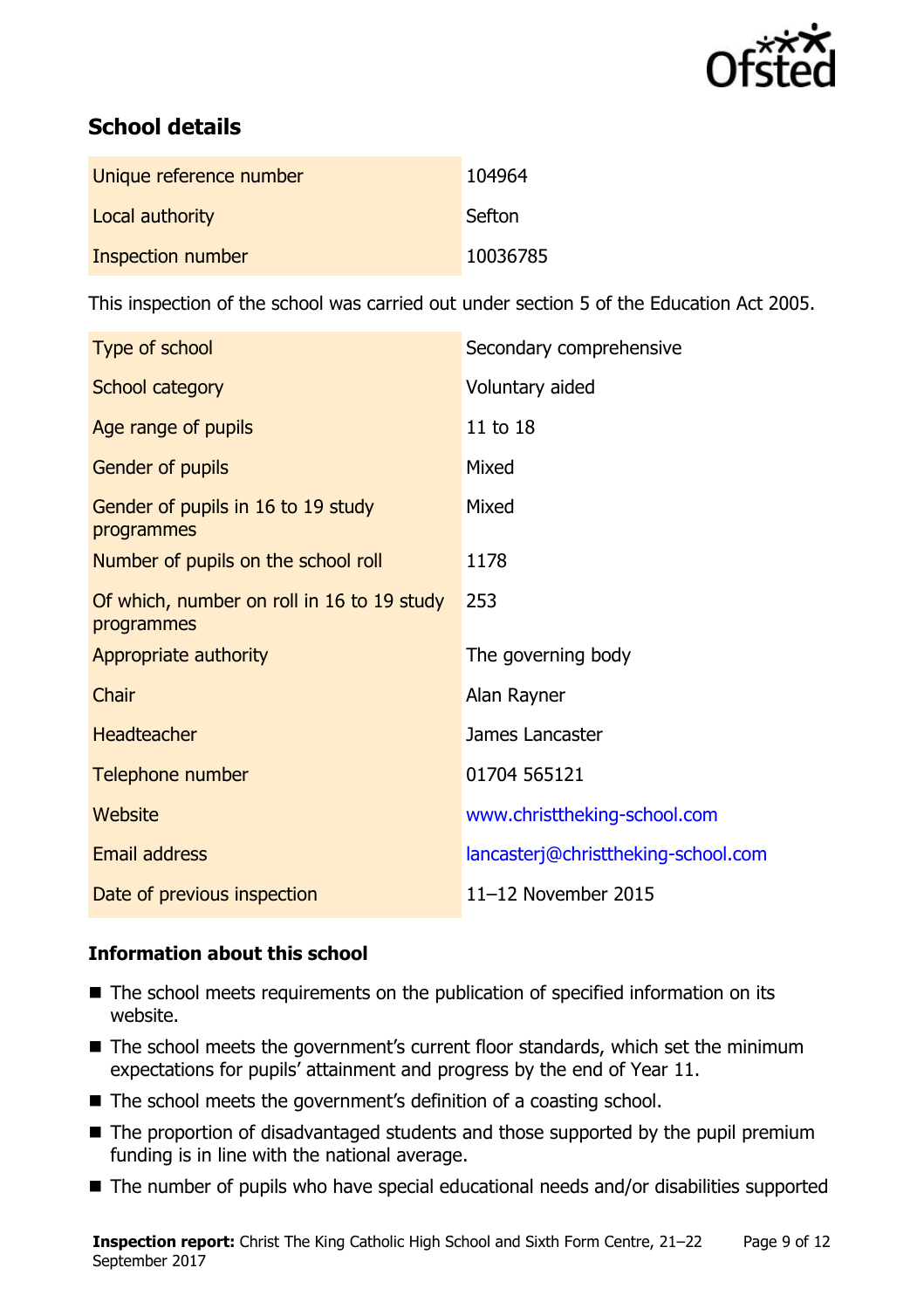

by the school is well below the national average. The number of pupils who have a statement of special educational needs or an education, health and care plan is well below the national average.

■ The school uses alternative provision for a small number of pupils.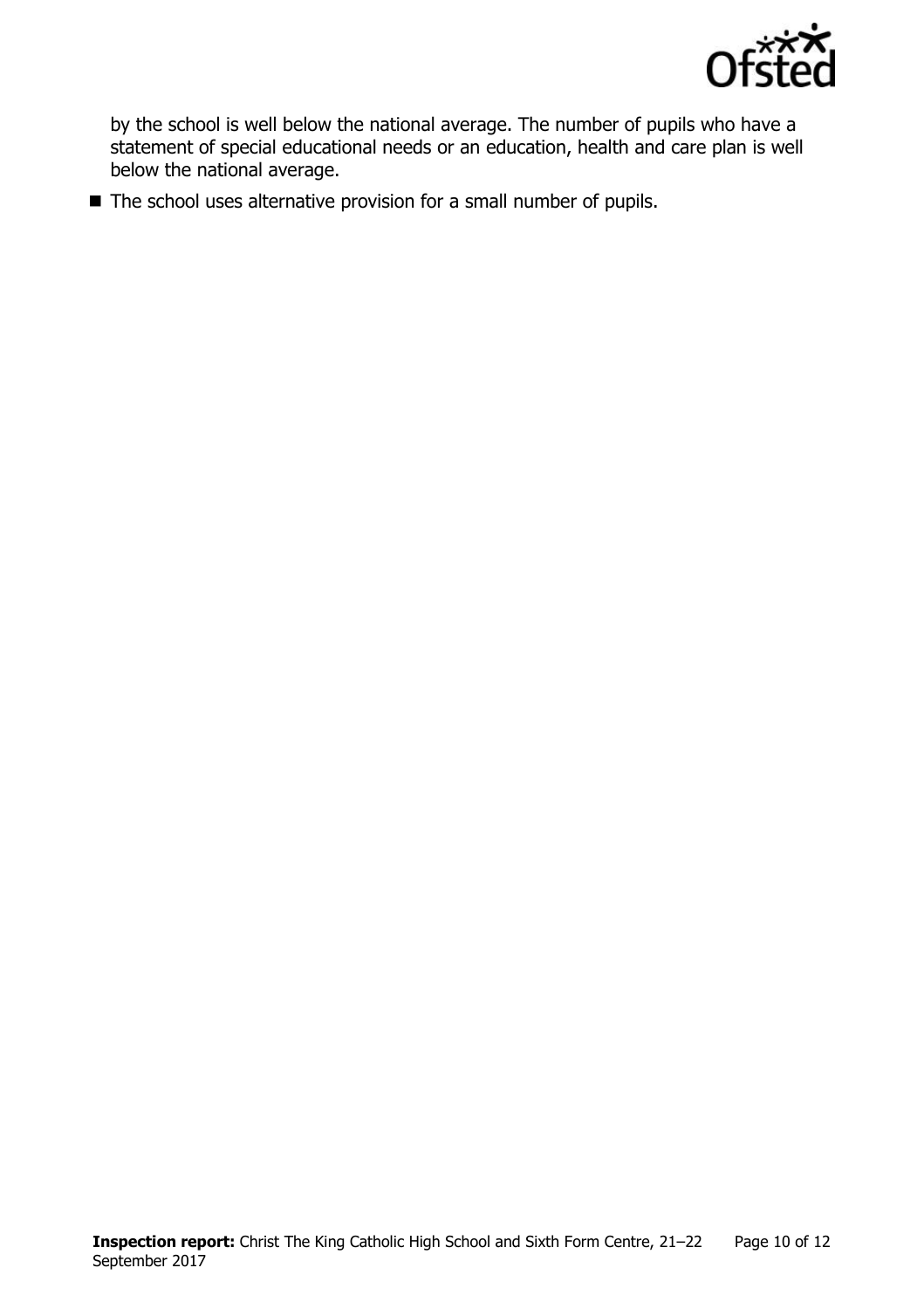

# **Information about this inspection**

- Meetings took place with school leaders, teachers, members of the governing body and representatives from the local authority and Archdiocese of Liverpool.
- Discussions were held with pupils to gather their views on issues including safeguarding, bullying, behaviour, teaching, careers guidance and the curriculum.
- Inspectors examined a range of supporting documentation such as the school's selfevaluation, the school's improvement plan, the school's assessment information, the school's pupil premium plan, minutes of governing body meetings, attendance and behaviour records and safeguarding documentation.
- Inspectors considered 245 responses to the Ofsted online pupil questionnaire, 128 responses to the Ofsted online parental questionnaire and 100 responses to the Ofsted online staff questionnaire.
- Inspectors conducted learning walks and lesson observations across a range of subjects and year groups. They were accompanied by school leaders on some of these lesson observations.
- **Inspectors scrutinised the work in pupils' books by undertaking a work analysis with** school leaders.

#### **Inspection team**

| Stephen Ruddy, lead inspector | <b>Ofsted Inspector</b> |
|-------------------------------|-------------------------|
| <b>Timothy Gartside</b>       | Ofsted Inspector        |
| <b>Mike Pennington</b>        | Ofsted Inspector        |
| <b>Martin Hanbury</b>         | Ofsted Inspector        |
| Dawn Farrent                  | Ofsted Inspector        |